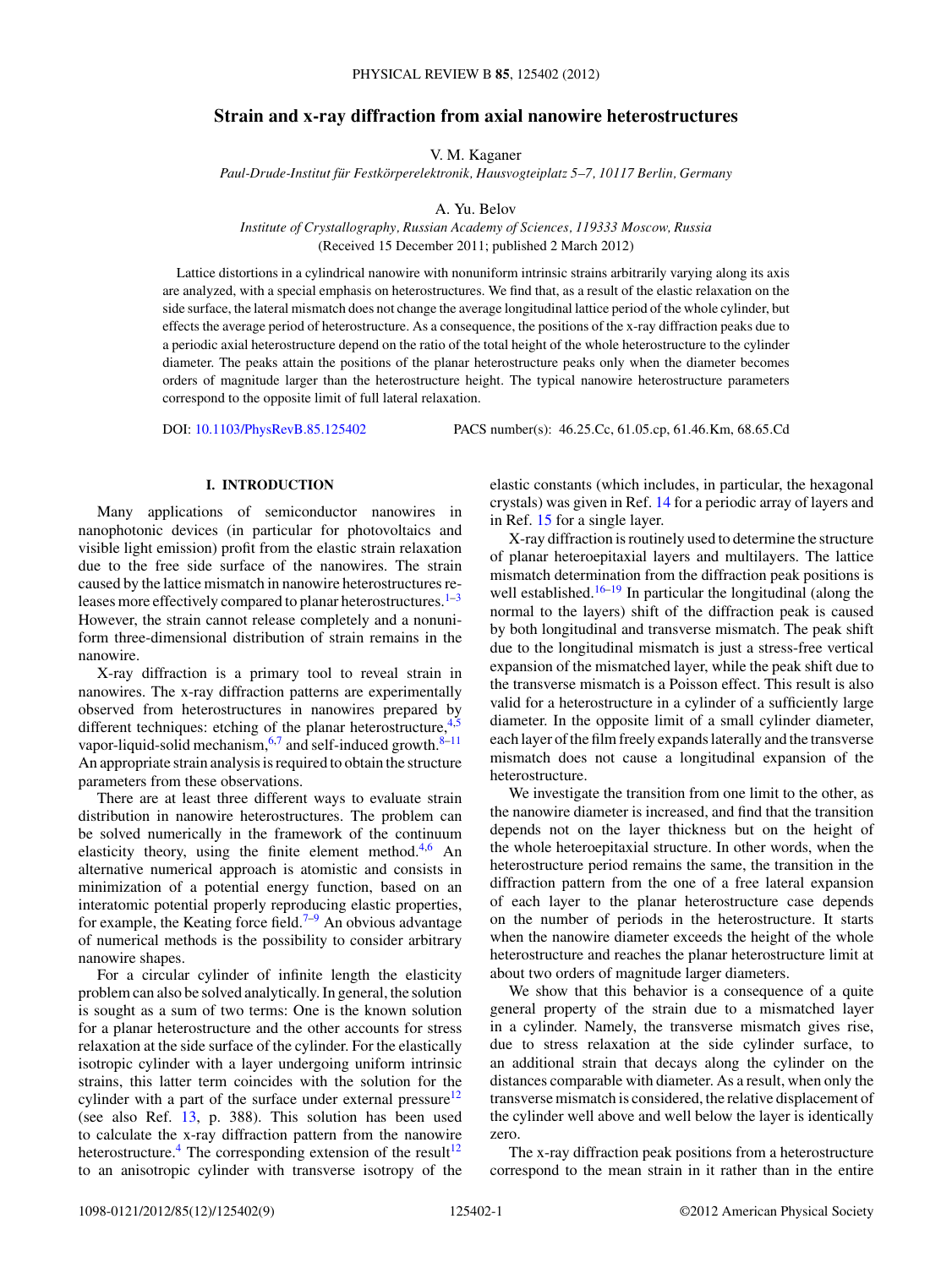<span id="page-1-0"></span>nanowire. As long as the heterostructure height is larger than the nanowire diameter, the relaxation described above proceeds inside the heterostructure. Due to this relaxation, diffraction peaks are at the same positions as in the case of a free lateral expansion of each layer, despite the layers being strained. The practical nanowire diameters and heterostructure thicknesses correspond to this limit. When the height of the whole layer stack becomes smaller than the diameter, the relaxation only partially takes place inside the heterostructure and the transverse mismatch provides some additional shift of diffraction peaks. The limit of a planar heterostructures is reached at much larger diameters.

# **II. ELASTICITY OF A CYLINDRICAL NANOWIRE WITH INTRINSIC STRAINS**

### **A. Plane-stress solution for an embedded layer**

Let us consider first a mismatched layer embedded in a laterally infinite matrix, which is also assumed to be of infinite thickness. The solution of this problem is well known and is a basis for the x-ray diffraction analysis of the planar heterostructures.<sup>[16–19](#page-8-0)</sup> We use it as a reference in further analysis of the corresponding elastic problem in a cylinder. Hence the solution is given in cylindrical coordinates. We also discuss its accuracy and limitations, paying attention to the assumptions made in the derivation.

The strains can be found for a general case of a continuous variation of the longitudinal  $c(z)$  and the lateral  $a(z)$  lattice parameters in the layer, where  $z$  is the coordinate along its normal. Throughout the paper both the matrix and the layer are assumed to possess the hexagonal crystal lattice with the sixfold axis in the *z* direction. Hence the system possesses the transverse elastic isotropy. The relative difference of the layer lattice parameters with respect to the matrix is characterized by the strains  $e^*_{\perp}(z) = a(z)/a_0 - 1$  and  $e^*_{\parallel}(z) = c(z)/c_0 - 1$ , where  $a_0$  and  $c_0$  are the respective lattice parameters of the matrix. If a layer with the constant strains  $e^*_{\perp}(z) = e^0_{\perp}$  and  $e^*_{\parallel}(z) = e^0_{\parallel}$  is detached from the matrix and becomes free of stress, the strains in it are the intrinsic strains  $e_{rr}^* = e_{\theta\theta}^* = e_{\perp}^0$  and  $e_{zz}^* = e_{\parallel}^0$ , where cylindrical coordinates are used. This strain (also called self-strain, eigenstrain, or transformation strain) itself does not cause stress. The stress arises due to the requirement of coherency for the crystal lattices of the layer and the matrix, which is referred to as the strain compatibility condition. If the coherency is lost by formation of misfit dislocations, the above expressions for the intrinsic strains must be modified by taking into account the plastic strain associated with misfit dislocations.

It is worth noting that, in general, the nonuniform transverse intrinsic strain  $e^*_{\perp}(z)$  is not compatible and induces stress in the layer, even if the compatibility condition at the matrix-layer interface is fulfilled. The only exception is the strain varying linearly with  $z: e^*_{\perp}(z) = e^*_{\perp}(0) + Cz$ , where *C* is a constant. In this particular case the stress does not occur upon the layer detachment from the matrix. In turn, the one-dimensional longitudinal intrinsic strain  $e^*_{\parallel}(z)$  is compatible and does not cause stress for any dependence on *z*. For the analysis of the diffraction pattern, one has to take into account that the change of the lattice spacings is described by the total strain ˆ*ε*,

which is the sum of the intrinsic strain and the elastic strain  $\hat{e}$ ,  $\hat{\epsilon} = \hat{e}^* + \hat{e}$ . The latter is due to bond stretching and is related to the stress  $\hat{\sigma}$  by Hooke's law.

Two boundary conditions determine strain in a planar matrix-layer system. First, the layer can freely expand along its normal and hence the stress in the vertical direction is absent,  $\sigma_{zz} = 0$ , in the entire system, resulting in the plane-stress state. Second, the matrix does not allow a lateral expansion of the layer. Then the lateral components of the total strain are absent,  $\varepsilon_{rr} = \varepsilon_{\theta\theta} = 0$ . In addition, one has  $\sigma_{rr} = \sigma_{\theta\theta}$  due to isotropy of the intrinsic strains and the elastic constants in the lateral plane. This approximation is commonly used for strain analysis in planar heterostructures on an infinite substrate. It is valid only for sufficiently thick systems and fails when the thickness of the matrix becomes comparable with that of the layer. The present analysis is restricted with a sufficiently thick matrix.

The relations between stress and strain components for hexagonal symmetry are collected in the Appendix. Using Hooke's law [\(A2\)](#page-6-0), the condition  $\sigma_{zz} = 0$  can be written as

$$
2c_{13}(\varepsilon_{rr} - e_{\perp}^*) + c_{33}(\varepsilon_{zz} - e_{\parallel}^*) = 0.
$$
 (1)

Since  $\varepsilon_{rr} = 0$ , the longitudinal total strain in the layer  $\varepsilon_{zz}$  can be calculated as

$$
\varepsilon_{zz} = e_{\parallel}^* + \frac{2c_{13}}{c_{33}} e_{\perp}^*.
$$
 (2)

Let us consider a more general case of a diffuse interface between the matrix and the layer and introduce a dimensionless profile, or shape, function  $g(z)$ , describing the variation of the intrinsic strain in the interface and characterizing its width. The shape function is assumed to be symmetric,  $g(-z) = g(z)$ . The origin  $z = 0$  is chosen in the middle plane of the layer. Then one can represent the intrinsic strain components as

$$
e_{\perp}^*(z) = e_{\perp}^0 g(z), \quad e_{\parallel}^*(z) = e_{\parallel}^0 g(z),
$$
 (3)

where  $e_{\perp}^{0}$  and  $e_{\parallel}^{0}$  are constants and  $g(z) \rightarrow 0$  as  $|z| \rightarrow \infty$ . Equal strains  $e_{\perp}^0 = e_{\parallel}^0$  are frequently taken in the numerical calculations, but it is advantageous to distinguish these components in the analysis because they provide qualitatively different contributions to the strain fields.

The normal displacement  $u_z^0(z)$  can be obtained by the total strain integration

$$
u_z^0(z) = \left(e_{\parallel}^0 + \frac{2c_{13}}{c_{33}}e_{\perp}^0\right) \int_0^z g(z)dz.
$$
 (4)

Particularly for a uniform layer with thickness 2*d* and sharp interfaces, we obtain

$$
u_z^0(z) = \left(\frac{2c_{13}}{c_{33}}e_{\perp}^0 + e_{\parallel}^0\right)z \quad \text{for} \quad |z| \leq d,
$$
  

$$
u_z^0(z) = \left(\frac{2c_{13}}{c_{33}}e_{\perp}^0 + e_{\parallel}^0\right)dz \text{ sgn}(z) \quad \text{for} \quad |z| > d.
$$
 (5)

The stress in the layer can be found by using Hooke's law [\(A1\)](#page-6-0),

$$
\varepsilon_{rr} = \varepsilon_{\theta\theta} = e^*_{\perp} + (s_{11} + s_{12})\sigma_{rr}^0 = 0, \tag{6}
$$

and therefore

$$
\sigma_{rr}^0 = \sigma_{\theta\theta}^0 = -\frac{e_{\perp}^*}{s_{11} + s_{12}} = -\sigma^0 g(z), \quad \sigma_{zz}^0 = 0, \qquad (7)
$$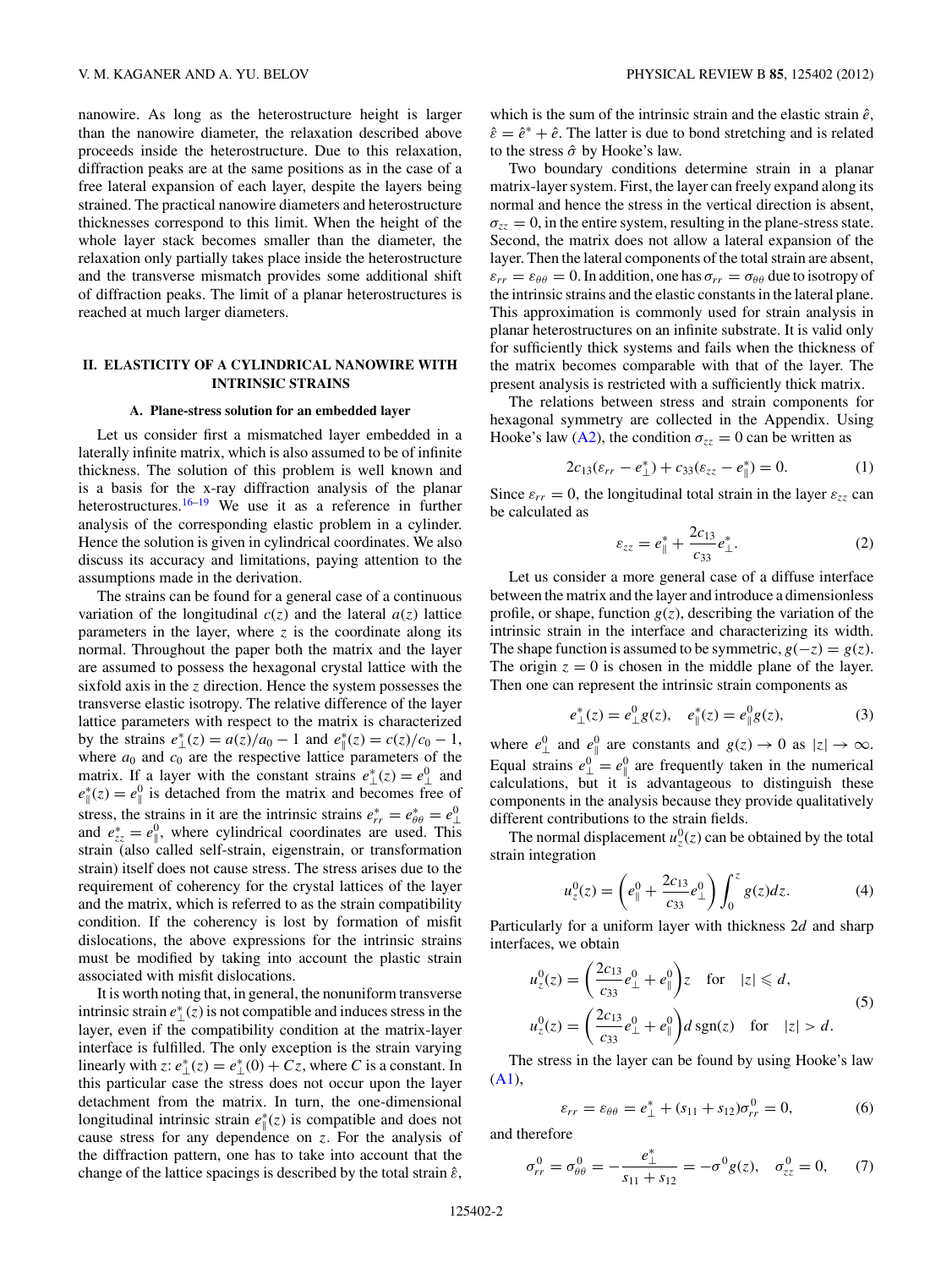<span id="page-2-0"></span>

FIG. 1. (Color online) Geometry of a mismatched layer with sharp interfaces in cylindrical nanowire.

where it is defined

$$
\sigma^0 = \left(c_{11} + c_{12} - \frac{2c_{13}^2}{c_{33}}\right) e_{\perp}^0.
$$
 (8)

## **B. Exact solution for a layer in the cylinder**

Consider a cylindrical nanowire of diameter 2*R* with a one-dimensional distribution of intrinsic strains given by Eq. [\(3\)](#page-1-0). Formulas below are derived for an arbitrary *z*dependent distribution of the intrinsic strains, continuous or discontinuous. We do not restrict ourselves to the particular case of a uniform mismatched layer of thickness 2*d*, as drawn in Fig. 1.

The solution of the elastic problem for a planar layer obtained above gives nonzero stress on the side cylinder surface. The solution of the elastic problem for the cylinder is sought as a sum of two terms: the strain field produced by the intrinsic strain  $e_{kl}^*(z)$  in an infinite medium calculated above and the image strain field required to satisfy the boundary conditions on the side surface of the cylinder  $r = R$ ,

$$
\sigma_{rr}(R,z) = 0, \quad \sigma_{rz}(R,z) = 0. \tag{9}
$$

The stress components are the sums

$$
\sigma_{ij}(r,z) = \sigma_{ij}^0(z) + \sigma_{ij}^{\text{im}}(r,z), \qquad (10)
$$

where the stresses  $\sigma_{ij}^0(z)$  are given by Eq. [\(7\)](#page-1-0). The displacements  $u_i(r, z)$  in the cylinder are represented similarly as sums

$$
u_i(r,z) = u_i^0(z) + u_i^{\text{im}}(r,z),
$$
 (11)

where  $u_z^0(z)$  is given by Eq. [\(4\)](#page-1-0) and the other components  $u_r^0$ and  $u_{\theta}^0$  are zero.

The boundary value problem for the image field is solved by representing the shape function  $g(z)$  by its Fourier spectrum *g*(*q*),

$$
g(z) = \int_0^\infty g(q)\cos(qz/R)dq.
$$
 (12)

The solution is obtained for each Fourier component, using the axially symmetric stress functions<sup>20,21</sup> to represent the displacement field. The solution is given in the Appendix. Using dimensionless coordinates

$$
x = r/R, \quad \zeta = z/R,\tag{13}
$$

the image displacements are written as

$$
u_r^{\text{im}}(x,\zeta)
$$
  
=  $-\frac{R\sigma^0}{c_{44}} \int_0^\infty \left[ \frac{1}{1+k_1} \frac{I_1(qx/v_1)}{I_1(q/v_1)} - \frac{1}{1+k_2} \frac{I_1(qx/v_2)}{I_1(q/v_2)} \right]$   
 $\times \frac{g(q)}{D(q)} \cos q \zeta dq,$  (14)

$$
u_z^{\text{im}}(x,\zeta)
$$
  
=  $\frac{R\sigma^0}{c_{44}} \int_0^\infty \left[ \frac{k_1v_1}{1+k_1} \frac{I_0}{I_1} \right]$ 

$$
= \frac{R\sigma^0}{c_{44}} \int_0^\infty \left[ \frac{k_1 v_1}{1 + k_1} \frac{I_0(qx/v_1)}{I_1(q/v_1)} - \frac{k_2 v_2}{1 + k_2} \frac{I_0(qx/v_2)}{I_1(q/v_2)} \right] \times \frac{g(q)}{D(q)} \text{sing }\zeta \, dq. \tag{15}
$$

Here  $I_0(x)$  and  $I_1(x)$  are modified Bessel functions and

$$
D(q) = \frac{c_{11} - c_{12}}{c_{44}} \frac{k_2 - k_1}{(1 + k_1)(1 + k_2)} - q \left( v_1 \frac{I_0(q/v_1)}{I_1(q/v_1)} - v_2 \frac{I_0(q/v_2)}{I_1(q/v_2)} \right).
$$
 (16)

The parameters  $v_1$ ,  $v_2$ ,  $k_1$ , and  $k_2$  are defined in the Appendix.

For the layer with a constant intrinsic strain and sharp interfaces shown in Fig. 1,  $g(z)$  reduces to the step function represented by the Fourier integral

$$
g(z) = \left[\operatorname{sgn}(z+d) - \operatorname{sgn}(z-d)\right]/2
$$

$$
= \frac{2}{\pi} \int_0^\infty \frac{\sin(qd/R)}{q} \cos(qz/R) dq. \tag{17}
$$

Hence its spectrum is

$$
g(q) = \frac{2}{\pi} \frac{\sin(qd/R)}{q}.
$$
 (18)

In this case, Eqs.  $(14)$  and  $(15)$  are equivalent to the results of Ref. [15](#page-8-0) represented by means of an alternative stress function. Strain is obtained by differentiation of the displacements (14) and (15). Explicit expressions for strain components are given in the Appendix.

Let us now consider the asymptotic behavior of the image displacements at  $\zeta \gg 1$ . Taking into account the behavior of cylindrical functions at small *q*, one can show that at  $\zeta \gg 1$ the longitudinal displacement is represented as

$$
u_z^{\text{im}}(x,\zeta) = \frac{R\sigma^0}{c_{44}} \frac{2}{D(0)} \left[ \frac{k_1 v_1^2}{1+k_1} - \frac{k_2 v_2^2}{1+k_2} \right] \times \int_0^\infty g(q) \frac{\sin q\zeta}{q} dq.
$$
 (19)

For further analysis of Eq. (19), we proceed to the real-space integral of the shape function,

$$
\int_0^\infty g(q)\frac{\sin q\xi}{q}dq = R^{-1}\int_0^z g(z)dz.
$$
 (20)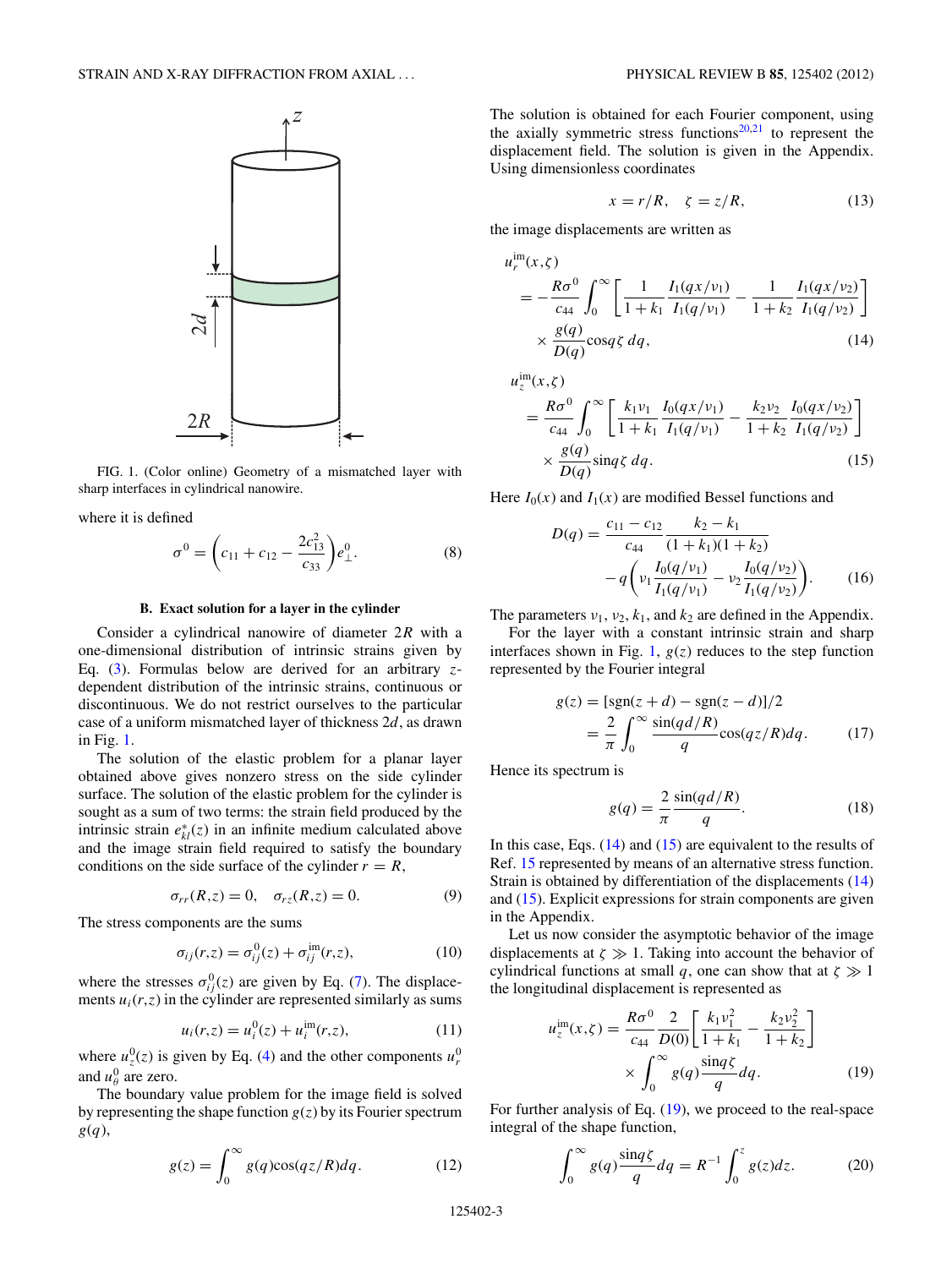<span id="page-3-0"></span>Then, at  $\zeta \gg 1$ ,

$$
u_z^{\text{im}}(x,\zeta) = \frac{\sigma^0}{c_{44}} \frac{2}{D(0)} \left[ \frac{k_1 v_1^2}{1+k_1} - \frac{k_2 v_2^2}{1+k_2} \right] \int_0^z g(z) dz. \tag{21}
$$

Correspondingly, the displacement in the cylinder in the limit  $z \rightarrow \infty$  is

$$
u_z(x,\zeta \to \infty) = (Ae_{\perp}^0 + e_{\parallel}^0) \int_0^{\infty} g(z)dz, \qquad (22)
$$

<sup>∞</sup>

where

$$
A = \frac{2(c_{11} + c_{12} - 2c_{13}^2/c_{33})}{c_{44}D(0)} \left[ \frac{k_1v_1^2}{1+k_1} - \frac{k_2v_2^2}{1+k_2} \right] + \frac{2c_{13}}{c_{33}}.
$$
\n(23)

A direct calculation of the coefficient *A* in Eq. (23) shows that  $A = 0$  and therefore the relative displacement of the cylinder ends  $\Delta L = u_z(r, \infty) - u_z(r, -\infty)$  depends only on the average longitudinal intrinsic strain

$$
\Delta L = \int_{-\infty}^{\infty} e_{\parallel}^{*}(z) dz.
$$
 (24)

Hence the lateral mismatch  $e_{\perp}^0$  does not change the average longitudinal lattice spacing. This result contrasts with the prediction based on the conventional solution, given in Eq. [\(4\)](#page-1-0) or [\(5\)](#page-1-0), which ignores the stress relaxation at the side surface of the cylinder. This result, as we show in Sec. [III,](#page-4-0) essentially effects the x-ray diffraction peak positions for nanowire heterostructures. Equation (24), derived here from the exact solution of the corresponding anisotropic elasticity problem, has a clear physical origin and can be explained within the framework of the average stress theorem<sup>[22](#page-8-0)</sup> for finite elastic bodies with inhomogeneous intrinsic strains and a traction-free surface.

### **C. Solution for planar heterostructures in free-standing films**

In the analysis of embedded planar heterostructures in Sec. [II A,](#page-1-0) the stress boundary condition on the side surface due to the elastic strain in the layer was ignored. In the case of free-standing films we can take it into account approximately by replacing the exact condition of stress relaxation with the requirement of the corresponding average stress vanishing.

For a planar free-standing film of thickness *L* with a onedimensional distribution of intrinsic strains  $e_{kl}^*(z)$  the stresses *σiz* vanish and the nonzero components of the stress tensor are given  $bv^{22}$ 

$$
\sigma_{ij}(z) = -c_{ijkl}^*(\mathbf{n}) [e_{kl}^*(z) - \overline{e_{kl}^*}], \tag{25}
$$

where

$$
\overline{e_{kl}^*} = \frac{1}{L} \int_{-L/2}^{L/2} e_{kl}^*(z) dz
$$
 (26)

is the average intrinsic strain in the film, **n** is a unit vector along *z* axis, and the planar tensor of elastic constants for the direction **n** is given by

$$
c_{ijkl}^*(\mathbf{n}) = c_{ijkl} - c_{ijmp}n_m(nn)_{pq}^{-1}n_r c_{rqkl}.\tag{27}
$$

Here  $(nn)_{pq} = n_i c_{ipqj} n_j$  and the tensor  $(nn)^{-1}$  is the inverse to the tensor (*nn*). The relation (25) between stresses and intrinsic strains in the film is derived under the assumption that  $e_{kl}^*$ (−*z*) =  $e_{kl}^*$ (*z*) to exclude the film bending effects. Equation  $(25)$  ensures that the average stress in the film vanishes and therefore the boundary conditions for the stress at the side surface  $(r = R, z)$  are satisfied approximately, in the form  $\overline{\sigma}_{rr} = \overline{\sigma}_{r\theta} = \overline{\sigma}_{rz} = 0.$ 

For hexagonal crystal symmetry and a transversely isotropic tensor of intrinsic strains with the components  $e_{rr}^*(z) =$  $e^*_{\theta\theta}(z) = e^*_{\perp}(z)$  and  $e^*_{z}(z) = e^*_{\parallel}(z)$ , the nonzero stress components given by Eq. (25) reduce to

$$
\sigma_{rr} = \sigma_{\theta\theta} = -\left(c_{11} + c_{12} - \frac{2c_{13}^2}{c_{33}}\right)[e_{\perp}^*(z) - \overline{e_{\perp}^*}].
$$
 (28)

Using Hooke's law, the in-plane elastic strain related to the stress (28) can be written as

$$
e_{rr} = e_{\theta\theta} = -[e_{\perp}^{*}(z) - \overline{e_{\perp}^{*}}].
$$
 (29)

Since the film has the freedom to expand in the *z* direction, the normal elastic strain can be calculated from the condition  $\sigma_{zz} = 0$  as

$$
e_{zz} = \frac{2c_{13}}{c_{33}} [e_{\perp}^*(z) - \overline{e_{\perp}^*}]. \tag{30}
$$

The total strain  $\varepsilon_{kl}(z)$  is the sum of the intrinsic strain  $e_{kl}^*(z)$ and the elastic strain  $e_{kl}(z)$ . Since the lateral expansion of the film is controlled by the compatibility condition, the in-plane components of the total strain remain constant

$$
\varepsilon_{rr} = \varepsilon_{\theta\theta} = \overline{e^*_{\perp}}.
$$
 (31)

However, in contrast to Sec. IIA, they vanish only as the average intrinsic strain *e*<sup>∗</sup> <sup>⊥</sup> vanishes. In turn, the total strain *εzz* can now be calculated as

$$
\varepsilon_{zz} = e_{\parallel}^*(z) + \frac{2c_{13}}{c_{33}} [e_{\perp}^*(z) - \overline{e_{\perp}^*}]. \tag{32}
$$

The corresponding displacements  $u_i$  become

$$
u_r(r) = \overline{e_{\perp}^*} r,
$$
  
\n
$$
u_z(z) = \int_0^z \left\{ e_{\parallel}^*(z) + \frac{2c_{13}}{c_{33}} [e_{\perp}^*(z) - \overline{e_{\perp}^*}] \right\} dz.
$$
\n(33)

It follows from Eq.  $(33)$  that the change in the film thickness  $\Delta L = u_z(r, L/2) - u_z(r, -L/2)$  is independent of the stress distribution in it and results only from the average longitudinal intrinsic strain

$$
\Delta L = \int_{-L/2}^{L/2} e_{\parallel}^{*}(z) dz,
$$
\n(34)

in accordance with Eq. (24).

For a layer of thickness 2*d* with the uniform intrinsic strain and sharp interfaces, we have  $\overline{e_{\perp}^*} = (2d/L)e_{\perp}^0$ . The total strain  $\varepsilon_{zz}$  inside the layer ( $|z| < d$ ) can now be calculated as

$$
\varepsilon_{zz} = e_{\parallel}^0 + \frac{2c_{13}}{c_{33}} e_{\perp}^0 \left( 1 - \frac{2d}{L} \right),\tag{35}
$$

whereas the stress components become

$$
\sigma_{rr} = \sigma_{\theta\theta} = -\sigma^0[1 - (2d/L)], \quad \sigma_{zz} = 0. \tag{36}
$$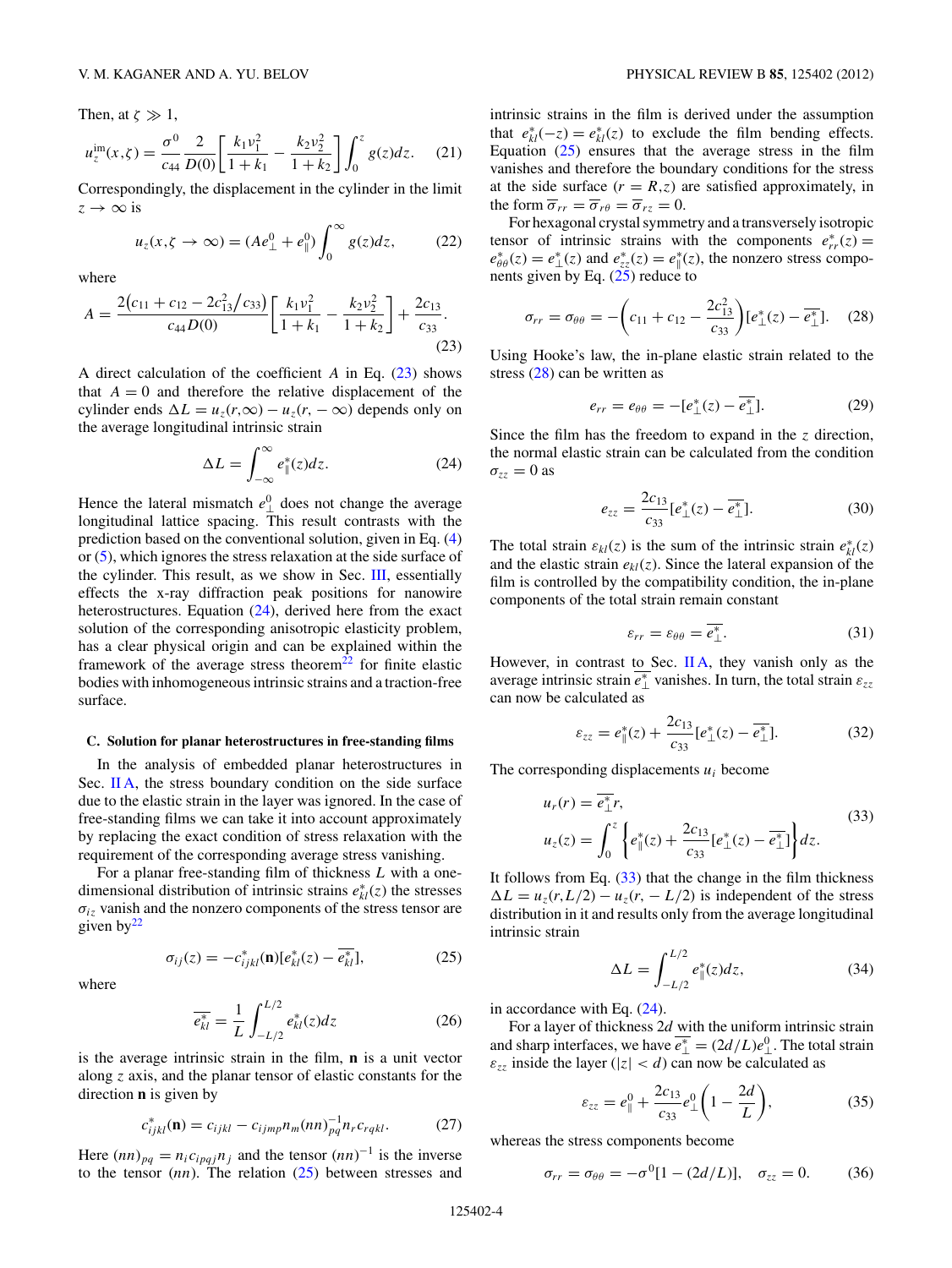<span id="page-4-0"></span>The longitudinal displacement  $u<sub>z</sub>$  is

$$
u_z(z) = u_z^0(z) - \frac{2d}{L} \frac{2c_{13}}{c_{33}} e_{\perp}^0 z,\tag{37}
$$

where  $u_z^0(z)$  is given by Eq. [\(5\)](#page-1-0). Equations [\(35\)](#page-3-0)–(37) enable us to estimate the accuracy of the results obtained in Sec. [II A](#page-1-0) in the limit  $L \gg d$ . Thus one can see that the second term in Eq. (37) can be neglected when the displacement is calculated in the vicinity of the layer,  $z/d \sim 1$ , and the equations of Sec. [II A](#page-1-0) can be used. However, the terms of the order of *d/L* cannot be neglected when the displacement is calculated at distances  $z \approx L$ , particularly in the calculation of the change in the thickness of the whole system  $\Delta L = 2e_{\parallel}^0 d$ .

### **D. Displacement distributions**

We use the formulas derived above to calculate the distributions of the displacements. Figure 2 shows the *z* component of the displacements. The ratio of the disk height 2*d* to the disk diameter 2*R* is taken to be  $d/R = 0.1$ . We set  $\varepsilon_{\parallel}^0 = \varepsilon_{\perp}^0 = \varepsilon^0$ and scale the displacements by  $Re^0$ . The displacement in the infinite medium  $(5)$  is shown in Fig.  $2(a)$ . It is just the linear function inside the layer.

The image displacement  $(15)$  is shown in Fig.  $2(b)$ . Near the surface, the displacement  $u_z^{\text{im}}$  inverts the sign. The longitudinal displacement caused by only transverse lattice mismatch  $(\varepsilon_{\parallel}^0 = 0, \varepsilon_{\perp}^0 \neq 0)$  is of special interest. It is denoted by  $u_z^{\perp}(r, z)$ and is shown in Fig.  $2(c)$ : The displacement tends to zero for  $|z| \gg R$ , as found in the preceding sections. We recall that the stress-free boundary conditions are applied at the ends of cylinder and the cylinder is free to extend along its axis. However, the displacement occurs localized in the region with the height comparable with the cylinder diameter. The displacements  $u_7(r,z)$  given by Eq. [\(11\)](#page-2-0) are shown in Fig. 2(d).

The radial displacement is presented in Fig. 3. The displacement  $u_r(r, z)$  coincides with the image displacement  $u_r^{\text{im}}(r, z)$ . The radial displacement is zero at the cylinder axis,



FIG. 2. (Color online) Components of the longitudinal displacement  $u_z$ : (a) displacement in a planar film, (b) an additional contribution due to the boundary conditions in cylinder, (c) displacements due to the in-plane mismatch  $\epsilon_{\perp}^0$ , and (d) the complete displacement.



FIG. 3. (Color online) Radial displacement  $u_r$  for a mismatched layer in the cylinder. Dashed lines show the layer borders.

as it follows from the symmetry of the problem, and increases toward the surface. The vertical dashed lines denote the layer borders. The displacements extend to a distance comparable with the cylinder radius *R* rather than the layer thickness *d*.

# **III. X-RAY DIFFRACTION FROM NANOWIRE HETEROSTRUCTURES**

X-ray diffraction is a standard tool used to determine the structure of planar heteroepitaxial films and x-ray diffraction patterns are well understood.<sup>16–19</sup> Periodic layers give rise to satellite reflections. The distance between satellites directly provides the period of the heterostructure and the position of the zeroth-order reflection gives the average mismatch in the heterostructure. The x-ray diffraction from a nanowire heterostructure suffers from the inhomogeneous strain distribution in the nanowire. In comparison with the planar heterostructures, one more parameter, the ratio of the heterostructure height to the nanowire diameter, comes into consideration. In the limit of a very large diameter, the strain state of the heterostructure tends to that of a planar heterostructure. The thinner the nanowire, the better strain relaxation is on the side surface, which influences x-ray diffraction peaks.

X-ray diffraction is sensitive to the total displacements of atoms with respect to their positions in a reference crystal, the base of the nanowire. These displacements  $u_i(r, z)$  are given by Eq. [\(11\)](#page-2-0). The longitudinal displacement  $u<sub>z</sub>$  is the sum of two contributions, the displacement  $u_z^0(z)$  for a planar film [\(5\)](#page-1-0) and the image displacement  $u_z^{\text{im}}(r, z)$  given by Eq. [\(15\)](#page-2-0), which provides stress relaxation on the side cylinder surface. The displacement due to a set of such disks is just the sum of the displacements from individual disks due to linear elasticity.

Figure  $4(a)$  presents the longitudinal displacements  $u_z(r, z)$ for a periodic structure with five layers. They model (In,Ga)N quantum wells in GaN nanowires. The well thickness is 6 nm, the spacing between the wells is 14 nm, and the nanowire diameter is 100 nm. Two curves show the displacement along the nanowire axis  $(r = 0)$  and along its surface  $(r = 1)$ *R*). A corresponding planar heterostructure would possess an *r*-independent linear increase of the displacement  $u_z^0(z)$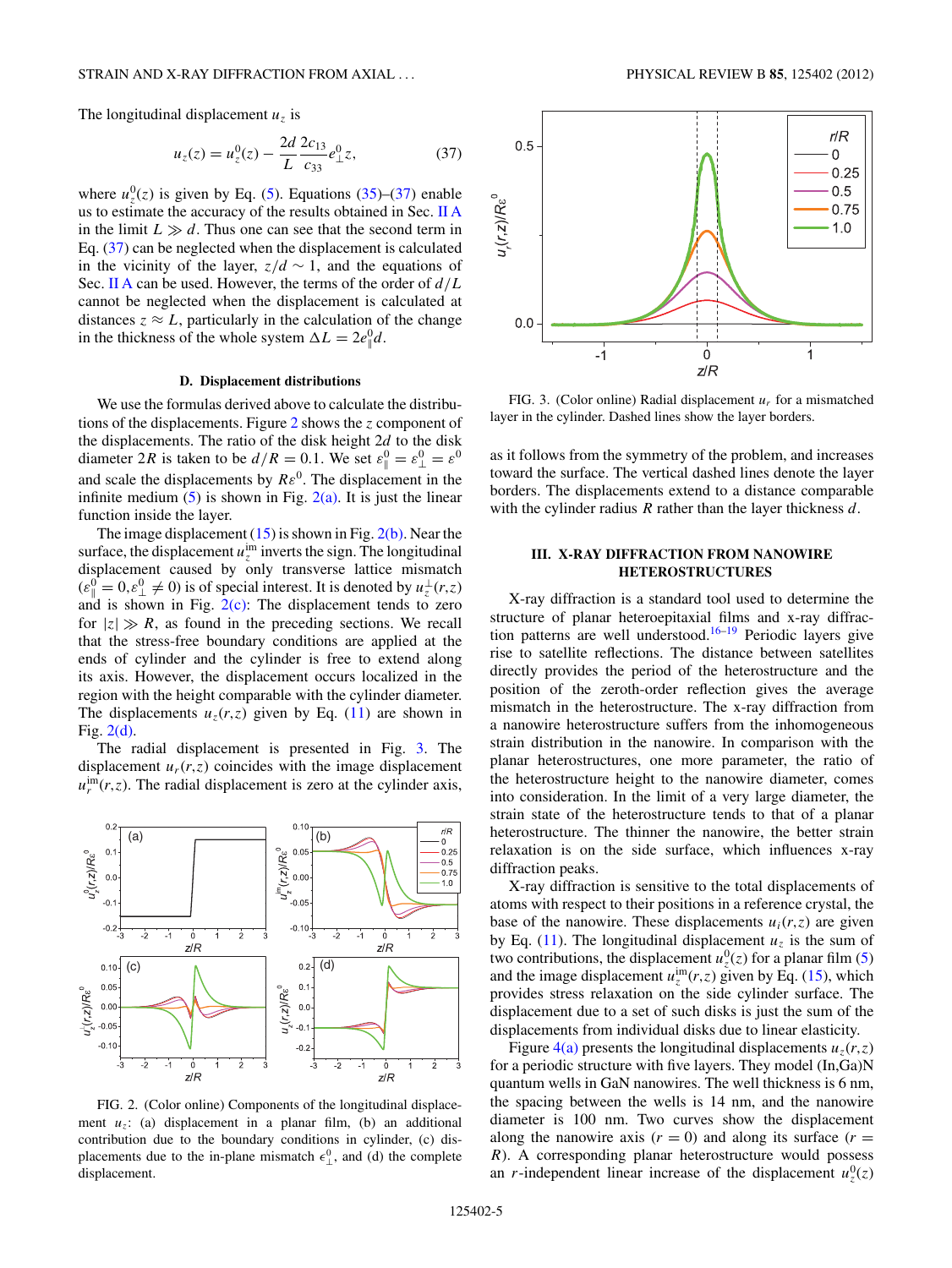<span id="page-5-0"></span>

FIG. 4. (Color online) (a) Displacements  $u_z(r,z)$  along the nanowire axis  $[r = 0$ , thick (red) line] and at the nanowire surface  $[r = R, \text{thin}]$ (blue) line] for a periodic sequence of five mismatched layers. The disk thickness is 6 nm, the distance between disks is 14 nm, and the nanowire diameter is 100 nm. (b) Calculated x-ray diffraction pattern for a periodic sequence of ten such disks [thick (black) line] and diffraction pattern for a planar heterostructure with the same parameters [thin (red) line]. (c) Nanowire diameter dependence of the relaxation factor *f* [Eq. (39)].

inside the wells with horizontal plateaus in the spacing layers between the wells. The difference in displacements causes the difference between diffraction patterns of the nanowire and the planar heterostructure.

Figure 4(b) shows the x-ray diffraction pattern calculated as

$$
I(q) = \left| \int_{-\infty}^{\infty} \int_{0}^{R} \exp[iQ_0 u_z(r,z) + iqz] r \, dr \, dz \right|^2.
$$
 (38)

Here a longitudinal scan in symmetric Bragg reflection is considered, so only the *z* displacement is of interest. The reciprocal lattice vector  $Q_0$  is taken for the GaN(0002) reflection,  $Q_0 = 24.1$  nm<sup>-1</sup>. We take ten periodic quantum wells with the same parameters as above to have sharper diffraction peaks. The integral (38) is taken over the volume of the nanowire. Practical calculations are performed in a finite *z* range, which causes artificial high-frequency fringes due to sharp ends of the nanowire. They can be smoothed by an appropriate resolution function.

The calculation for a nanowire heterostructure [thick black line in Fig. 4(b)] is compared with the calculation for a planar heterostructure with the same parameters (thin red line). Both curves show the same intensities of the satellite reflections and the same distances between reflections, but the reflections are shifted with respect to each other. The shift  $\Delta q_0$  of the zerothorder diffraction peak of the heterostructure with respect to the reference peak of the substrate (for a planar heterostructure) or the base (for a nanowire) can be written as

$$
\Delta q_0 / Q_0 = (2d/p) f \varepsilon^0. \tag{39}
$$

In the x-ray diffraction calculations, we take equal values of misfits in the basal plane  $\varepsilon_{\perp}^0 = \Delta a/a$  and along the nanowire axis  $\varepsilon_{\parallel}^0 = \Delta c/c$ . The thickness of the mismatched layers is 2*d* and the period of the heterostructure is denoted by *p*. The ratio  $2d/p$  is the fraction of the period occupied by the layer and  $(2d/p)\varepsilon^0$  is the average misfit.

The factor *f* describes relaxation of the heterostructure. For planar films, the relaxation factor is given by Eq. [\(5\)](#page-1-0),

$$
f_{\text{planar}} = 2c_{13}/c_{33} + 1. \tag{40}
$$

For the elastic moduli of GaN given in the Appendix, one has  $f_{\text{GaN}} = 1.53$ . In the limit of elastic isotropy, this factor becomes  $f_{\text{planar}} = (1 + v)/(1 - v)$ , where *ν* is the Poisson ratio.

In the opposite limit of the nanowire diameter small compared to the mismatched layer thickness, the layer is free to relax laterally, which gives  $f = 1$ . The layer in a nanowire relaxes partially, depending on the ratio of its thickness to the nanowire diameter, and the relaxation factor varies between 1 and *f*<sub>planar</sub>. This range of relaxation factors has been already discussed<sup>[11](#page-7-0)</sup> in the x-ray diffraction analysis of the (In,Ga)N/GaN nanowire heterostructures.

Using the solution of the elastic problem for a mismatched layer, we are able now to determine the dependence of the factor *f* on the nanowire diameter. We have calculated the x-ray diffraction patterns, similar to the one in Fig.  $4(b)$ , for the same heterostructure period described above, but different numbers of periods and different nanowire diameters. The relaxation parameter *f* obtained from the diffraction peak positions calculated by Eq.  $(39)$  is plotted in Fig. 4(c). We have used the first positive and negative reflection orders to obtain *f* . For the 25-period heterostructure, the use of the zeroth-order satellite gives the same result. For shorter superlattices and with  $\varepsilon^0 = 0.01$  used in the calculations, there are deviations caused by the interference of the heterostructure signal with that of the nanowire base. When the misfit  $\varepsilon^0$  is increased and the peaks become well separated, the use of the zeroth or first positive and negative orders gives the same result.

The transition from  $f = 1$  for small cylinder diameters to  $f = f_{\text{planar}}$  for very large cylinder diameters is clearly seen for all heterostructures. However, the diameters where this transition takes place depend on the number of heterostructure periods or, equivalently, on the total thickness of the whole heterostructure. The deviation from  $f = 1$  begins when the diameter exceeds the heterostructure thickness and reaches *f*planar at diameters about two orders of magnitude larger.

The features of the strain field caused by a mismatched layer, described in Sec. [II,](#page-1-0) explain this behavior. The longitudinal displacement caused by the transverse mismatch tends to zero for distances exceeding the cylinder diameter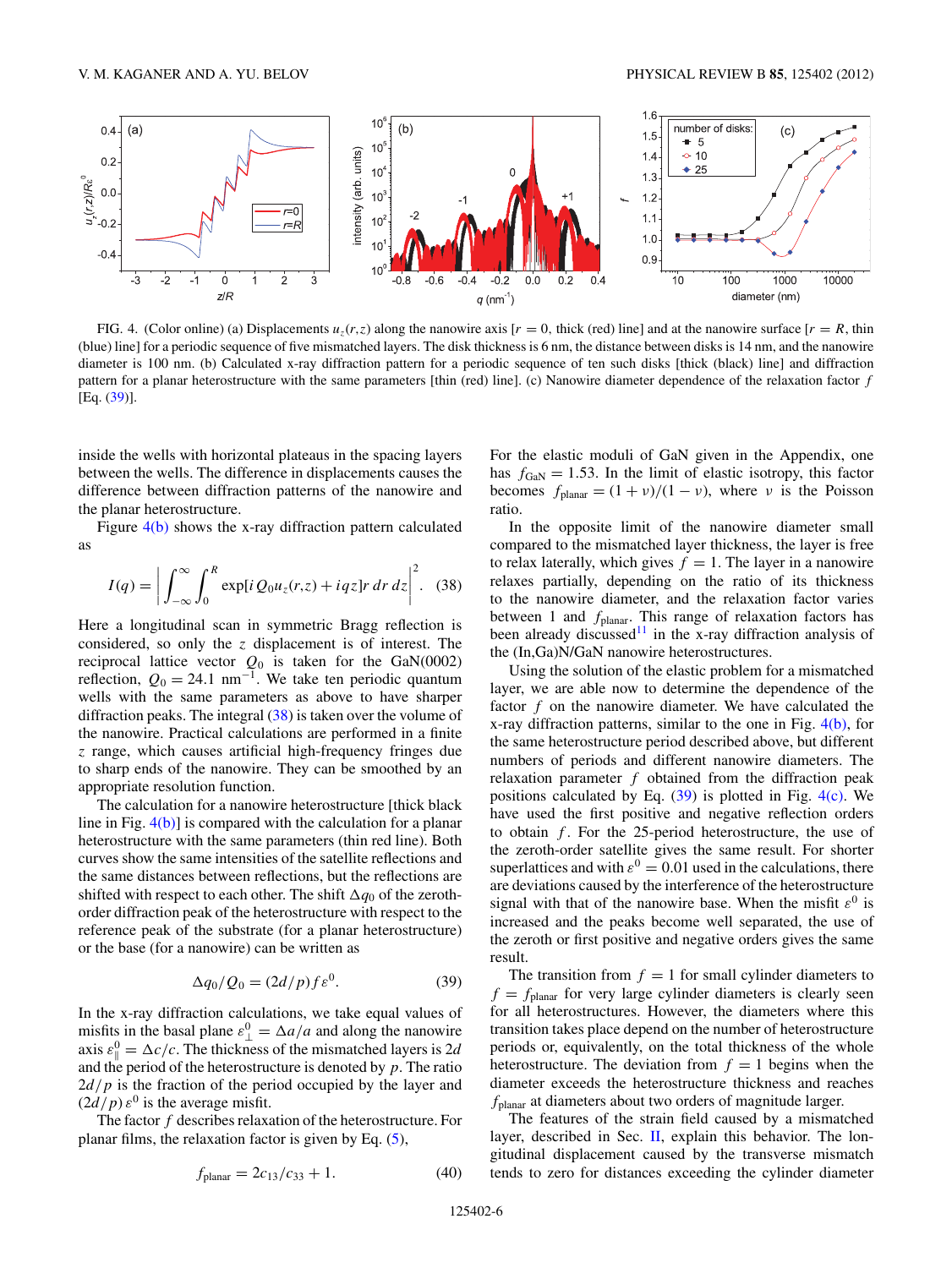<span id="page-6-0"></span>

FIG. 5. (Color online) Transformation of the diffraction pattern with increasing number of periods in the heterostructure. The cylinder diameter is 700 nm.

[see Fig.  $2(c)$ ]. Diffraction peaks of a periodic heterostructure reveal the mean strain in the region occupied by the heterostructure. As long as its thickness exceeds the diameter, the strain is averaged over the whole essential region. As a result, the transverse mismatch does not contribute to the peak shift and *f* remains close to 1. With a further increase of diameter, only part of the image strain field occurs inside the heterostructure and the effect of the side surface relaxation decreases. The factor *f* continuously increases and at very large diameters reaches the limit of a planar heterostructure.

The factor  $f$  for the 25-period heterostructure shows a minimum  $f < 1$  for diameters comparable with the heterostructure height [see Fig.  $4(c)$ ]. This minimum is not simply a shift of diffraction peaks but a result of a more complicated transformation of the diffraction pattern, as shown in Fig. 5. Here the heterostructure period was kept the same as above  $(p = 20 \text{ nm})$  and the diameter was taken to be constant  $2R = 700$  nm. As the number of periods in the heterostructure is increased, the shape of the diffraction peaks becomes more complicated. This is caused by nonuniformity of the image displacement: Different heterostructure parts occur under different strain conditions. The diffraction peak position and width do not completely characterize the diffraction pattern in this case.

### **IV. CONCLUSION**

The lateral mismatch in a heteroepitaxial film causes, as the Poisson effect, longitudinal strain and longitudinal film expansion. We show that, as a result of the elastic relaxation at the side surface of the cylinder, a long cylinder containing a layer with the lateral mismatch does not change the length, so the average longitudinal strain is zero. Since the relaxation occurs at distances comparable with the cylinder diameter, the x-ray diffraction peak positions from the axial heterostructures depend on the length of the whole heterostructure. As long as the heterostructure is shorter than the diameter, the peak position corresponds to full lateral relaxation of each layer. The practical nanowire heterostructures correspond to this limit. The opposite limit of a planar heterostructure is reached at two orders of magnitude larger diameters. These results provide a firm background for the x-ray diffraction analysis of nanowire heterostructures.

#### **ACKNOWLEDGMENTS**

V.M.K. thanks Oliver Brandt and Martin Wölz for stimulating discussions.

# **APPENDIX: ELASTIC CYLINDER WITH INHOMOGENEOUS INTRINSIC STRAINS**

For a crystal with a hexagonal lattice (for example, GaN with the point group 6*mm*) and the sixfold axis in the *z* direction, Hooke's law in a cylindrical coordinate system  $(r, \theta, z)$  retains the same form as it has in Cartesian coordinates:

$$
e_{rr} = s_{11}\sigma_{rr} + s_{12}\sigma_{\theta\theta} + s_{13}\sigma_{zz},
$$
  
\n
$$
e_{\theta\theta} = s_{12}\sigma_{rr} + s_{11}\sigma_{\theta\theta} + s_{13}\sigma_{zz},
$$
  
\n
$$
e_{zz} = s_{13}(\sigma_{rr} + \sigma_{\theta\theta}) + s_{33}\sigma_{zz},
$$
  
\n
$$
2e_{\theta z} = s_{44}\sigma_{\theta z}, \quad 2e_{rz} = s_{44}\sigma_{rz}, \quad 2e_{r\theta} = s_{66}\sigma_{r\theta}
$$
 (A1)

and

$$
\sigma_{rr} = c_{11}e_{rr} + c_{12}e_{\theta\theta} + c_{13}e_{zz}, \n\sigma_{\theta\theta} = c_{12}e_{rr} + c_{11}e_{\theta\theta} + c_{13}e_{zz}, \n\sigma_{zz} = c_{13}(e_{rr} + e_{\theta\theta}) + c_{33}e_{zz}, \n\sigma_{\theta z} = 2c_{44}e_{\theta z}, \quad \sigma_{rz} = 2c_{44}e_{rz}, \quad \sigma_{r\theta} = 2c_{66}e_{r\theta}.
$$
\n(A2)

One has, in addition,  $2c_{66} = c_{11} - c_{12}$  and  $s_{66} = 2(s_{11} - s_{12})$ . We use the following values for the elastic constants of wurtzite GaN at room temperature (in GPa):<sup>23</sup>  $c_{11} = 390, c_{12} = 145,$  $c_{13} = 106$ ,  $c_{33} = 398$ , and  $c_{44} = 105$ .

According to Ref. [21,](#page-8-0) for hexagonal crystals with axially symmetric strain distributions the image fields necessary to obey the boundary conditions can be derived from two quasiharmonic stress functions<sup>20</sup>  $\phi_1(x,\zeta)$  and  $\phi_2(x,\zeta)$  satisfying the following equations:

$$
\left[\frac{\partial^2}{\partial x^2} + \frac{1}{x} \frac{\partial}{\partial x} + \frac{1}{v_j^2} \frac{\partial^2}{\partial \zeta^2}\right] \phi_j(x, \zeta) = 0 \ (j = 1, 2),\tag{A3}
$$

where  $v_1$  and  $v_2$  are the positive real part roots of the characteristic equation

$$
c_{33}c_{44}v^4 + [c_{13}(c_{13} + 2c_{44}) - c_{11}c_{33}]v^2 + c_{11}c_{44} = 0. \quad (A4)
$$

For the elastic constants of GaN given above, its roots are purely real and have the values  $v_1 = 1.589$  and  $v_2 =$ 0*.*623.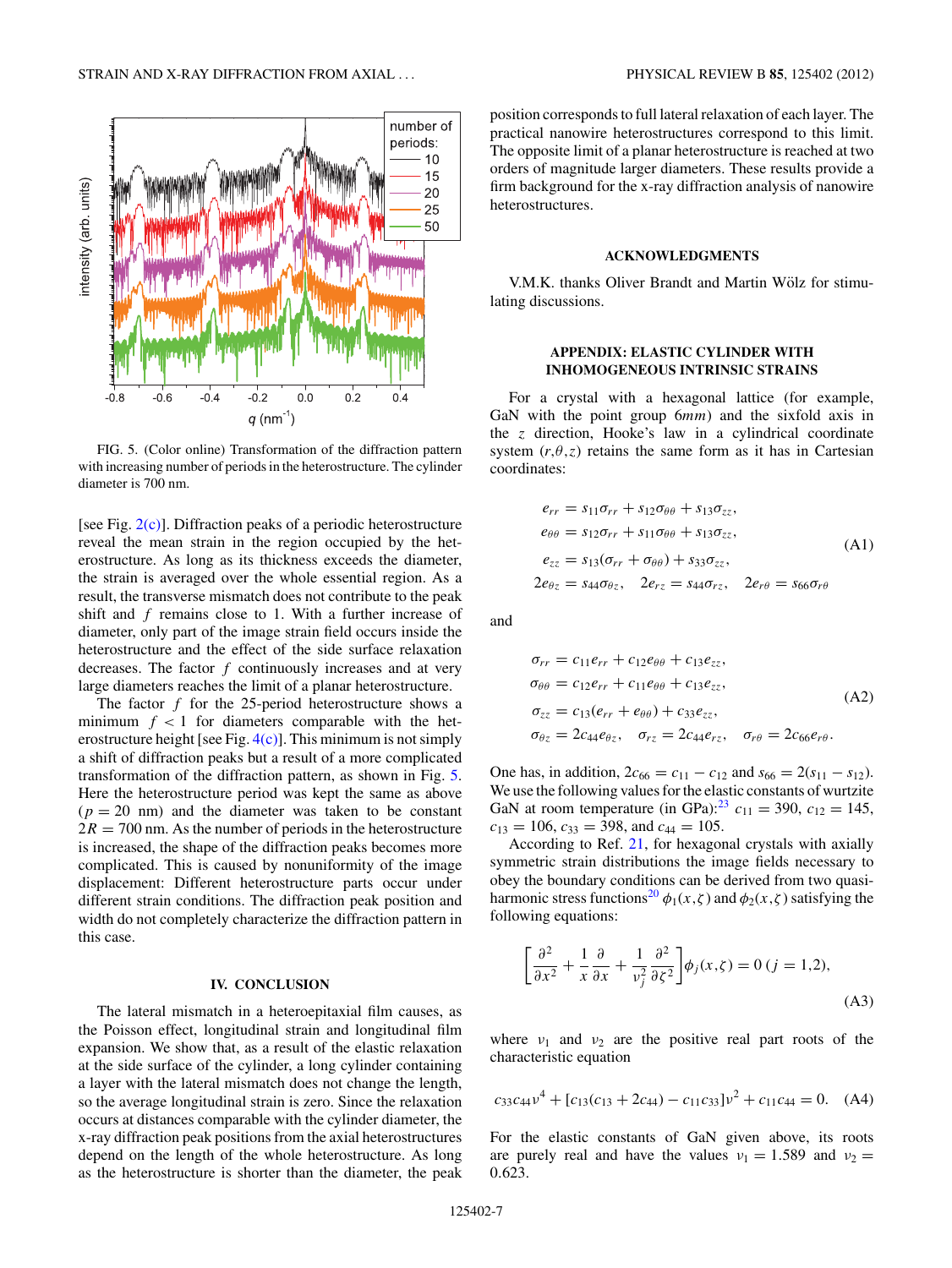<span id="page-7-0"></span>The image displacements are expressed through the stress functions  $as^{20}$  $as^{20}$  $as^{20}$ 

$$
Ru_r^{\text{im}}(x,\zeta) = \frac{\partial}{\partial x}(\phi_1 + \phi_2), \quad Ru_z^{\text{im}}(x,\zeta) = \frac{\partial}{\partial \zeta}(k_1\phi_1 + k_2\phi_2),\tag{A5}
$$

where the parameters  $k_i$  are given by

$$
k_j = \frac{(c_{11}/v_j^2) - c_{44}}{c_{13} + c_{44}} \quad (j = 1, 2). \tag{A6}
$$

The image stress components entering the boundary conditions [\(6\)](#page-1-0) at the side surface have the form

$$
R^{2} \sigma_{rr}^{\text{im}}(x,\zeta) = -(c_{11} - c_{12}) \frac{1}{x} \frac{\partial}{\partial x} (\phi_{1} + \phi_{2}) - c_{44} \frac{\partial^{2}}{\partial \zeta^{2}} [(1 + k_{1})\phi_{1} + (1 + k_{2})\phi_{2}],
$$
  
\n
$$
R^{2} \sigma_{rz}^{\text{im}}(x,\zeta) = c_{44} \frac{\partial^{2}}{\partial x \partial \zeta} [(1 + k_{1})\phi_{1} + (1 + k_{2})\phi_{2}].
$$
\n(A7)

The solution of the corresponding boundary-value problem for the image fields in an infinite elastic cylinder with a onedimensional distribution of the intrinsic strains described by a shape function *g*(*z*) is the following. The stress functions are

$$
\phi_1(x,\zeta) = -\frac{R^2 \sigma^0}{c_{44}} \frac{\nu_1}{1+k_1} \int_0^\infty \frac{I_0(qx/\nu_1)}{I_1(q/\nu_1)} \frac{g(q)}{qD(q)} \cos q\zeta \, dq,
$$
\n
$$
\phi_2(x,\zeta) = \frac{R^2 \sigma^0}{c_{44}} \frac{\nu_2}{1+k_2} \int_0^\infty \frac{I_0(qx/\nu_2)}{I_1(q/\nu_2)} \frac{g(q)}{qD(q)} \cos q\zeta \, dq.
$$
\n(A8)

The image displacements obtained from Eq. (A8) are given in Eqs. [\(14\)](#page-2-0) and [\(15\)](#page-2-0). The corresponding elastic strains can be calculated using the relations

$$
e_{rr}^{\text{im}} = \frac{\partial u_r^{\text{im}}}{\partial r}, \quad e_{\theta\theta}^{\text{im}} = \frac{u_r^{\text{im}}}{r}, \quad e_{zz}^{\text{im}} = \frac{\partial u_z^{\text{im}}}{\partial z}, \quad e_{rz}^{\text{im}} = \frac{1}{2} \left( \frac{\partial u_r^{\text{im}}}{\partial z} + \frac{\partial u_z^{\text{im}}}{\partial r} \right). \tag{A9}
$$

The explicit expressions for the strain components are

$$
e_{rr}^{\text{im}}(x,\zeta) = -\frac{\sigma^0}{c_{44}} \int_0^\infty \left[ \frac{1}{1+k_1} \frac{I_0(qx/v_1) - \frac{I_1(qx/v_1)}{(qx/v_1)}}{v_1 I_1(q/v_1)} - \frac{1}{1+k_2} \frac{I_0(qx/v_2) - \frac{I_1(qx/v_2)}{(qx/v_2)}}{v_2 I_1(q/v_2)} \right] \frac{g(q)}{D(q)} q \cos q \zeta \, dq, \tag{A10}
$$

$$
e_{zz}^{\text{im}}(x,\zeta) = \frac{\sigma^0}{c_{44}} \int_0^\infty \left[ \frac{k_1 v_1}{1 + k_1} \frac{I_0(qx/v_1)}{I_1(q/v_1)} - \frac{k_2 v_2}{1 + k_2} \frac{I_0(qx/v_2)}{I_1(q/v_2)} \right] \frac{g(q)}{D(q)} q \cos q \zeta \, dq, \tag{A11}
$$

$$
e_{\theta\theta}^{\text{im}}(x,\zeta) = -\frac{\sigma^0}{c_{44}x} \int_0^\infty \left[ \frac{1}{1+k_1} \frac{I_1(qx/\nu_1)}{I_1(q/\nu_1)} - \frac{1}{1+k_2} \frac{I_1(qx/\nu_2)}{I_1(q/\nu_2)} \right] \frac{g(q)}{D(q)} \cos q\zeta \, dq, \tag{A12}
$$

$$
e_{rz}^{\text{im}}(x,\zeta) = \frac{\sigma^0}{2c_{44}} \int_0^\infty \left[ \frac{I_1(qx/v_1)}{I_1(q/v_1)} - \frac{I_1(qx/v_2)}{I_1(q/v_2)} \right] \frac{g(q)}{D(q)} q \sin q \zeta \, dq. \tag{A13}
$$

- <sup>1</sup>E. Ertekin, P. A. Greaney, D. C. Chrzan, and T. D. Sands, [J. Appl.](http://dx.doi.org/10.1063/1.1903106) Phys. **97**[, 114325 \(2005\).](http://dx.doi.org/10.1063/1.1903106)
- 2F. Glas, Phys. Rev. B **74**[, 121302 \(2006\).](http://dx.doi.org/10.1103/PhysRevB.74.121302)
- 3H. Ye, P. Lu, Z. Yu, Y. Song, D. Wang, and S. Wang, [Nano Lett.](http://dx.doi.org/10.1021/nl900055x) **9**, [1921 \(2009\).](http://dx.doi.org/10.1021/nl900055x)
- 4A. A. Darhuber, T. Grill, J. Stangl, G. Bauer, D. J. Lockwood, J.-P. Noël, P. D. Wang, and C. M. Sotomayor Torres, *[Phys. Rev. B](http://dx.doi.org/10.1103/PhysRevB.58.4825)* 58, [4825 \(1998\).](http://dx.doi.org/10.1103/PhysRevB.58.4825)
- 5S. Keller, C. Schaake, N. A. Fichtenbaum, C. J. Neufeld, Y. Wu, K. McGroddy, A. David, S. P. DenBaars, C. Weisbuch, J. S. Speck, and U. K. Mishra , J. Appl. Phys. **100**[, 054314 \(2006\).](http://dx.doi.org/10.1063/1.2234812)
- 6M. Hanke, C. Eisenschmidt, P. Werner, N. D. Zakharov, F. Syrowatka, F. Heyroth, P. Schafer, and O. Konovalov, *[Phys. Rev.](http://dx.doi.org/10.1103/PhysRevB.75.161303)* B **75**[, 161303 \(2007\).](http://dx.doi.org/10.1103/PhysRevB.75.161303)
- 7J. Eymery, F. Rieutord, V. Favre-Nicolin, O. Robach, Y.-M. Niquet, L. Fröberg, T. Mårtensson, and L. Samuelson, [Nano Lett.](http://dx.doi.org/10.1021/nl070888q) 7, 2596 [\(2007\).](http://dx.doi.org/10.1021/nl070888q)
- 8C. Bougerol, R. Songmuang, D. Camacho, Y. M. Niquet, R. Mata, A. Cros, and B. Daudin, [Nanotechnology](http://dx.doi.org/10.1088/0957-4484/20/29/295706) **20**, 295706 [\(2009\).](http://dx.doi.org/10.1088/0957-4484/20/29/295706)
- <sup>9</sup>O. Landré, D. Camacho, C. Bougerol, Y. M. Niquet, V. Favre-Nicolin, G. Renaud, H. Renevier, and B. Daudin, [Phys. Rev. B](http://dx.doi.org/10.1103/PhysRevB.81.153306) **81**, [153306 \(2010\).](http://dx.doi.org/10.1103/PhysRevB.81.153306)
- $10V$ . M. Kaganer, M. Wölz, O. Brandt, L. Geelhaar, and H. Riechert, Phys. Rev. B **83**[, 245321 \(2011\).](http://dx.doi.org/10.1103/PhysRevB.83.245321)
- $11$ M. Wölz, V. M. Kaganer, O. Brandt, L. Geelhaar, and H. Riechert, [Appl. Phys. Lett.](http://dx.doi.org/10.1063/1.3604810) **98**, 261907 (2011).
- 12M. V. Barton, J. Appl. Mech. **8**, 97 (1941).